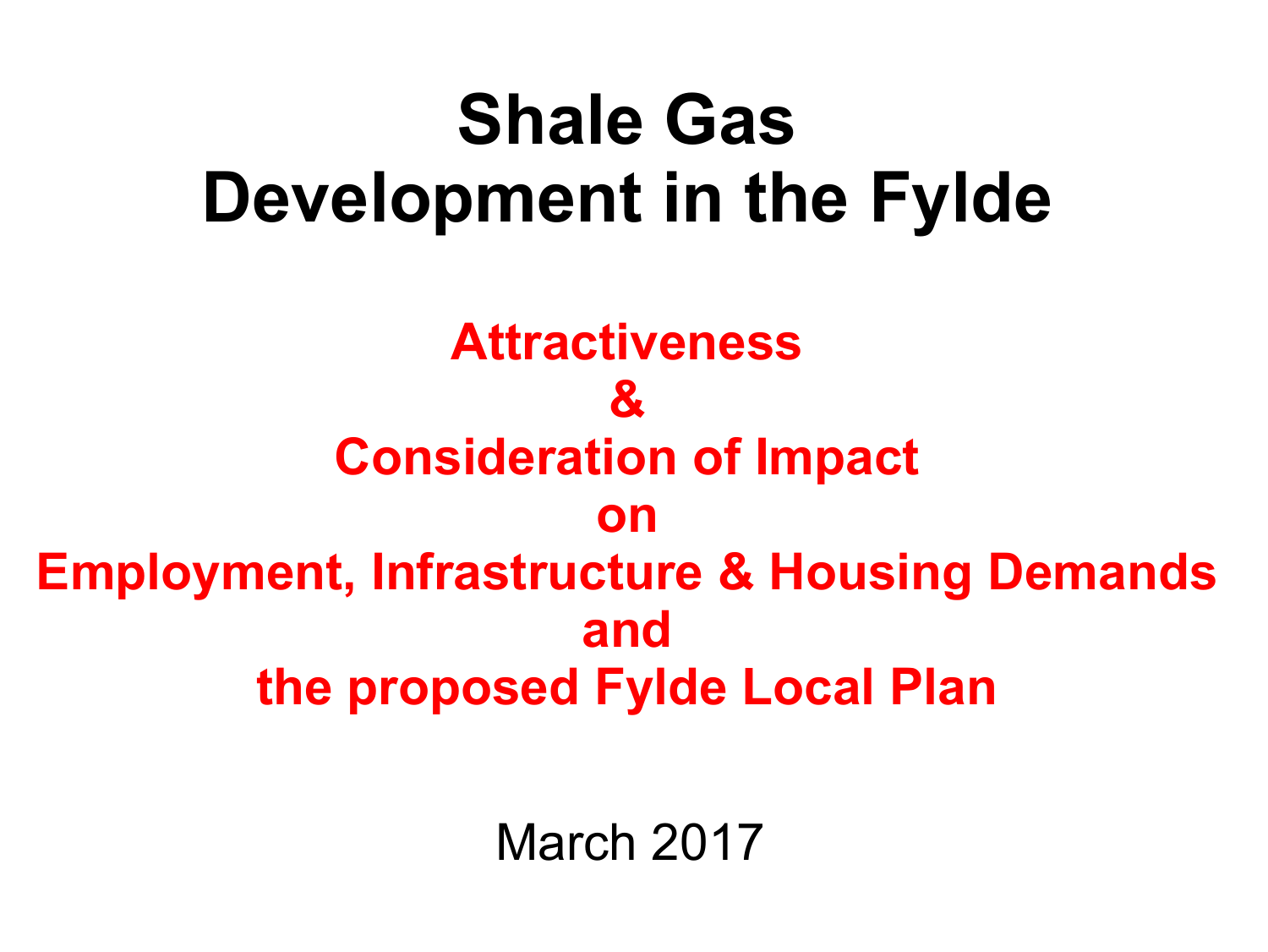# **Cuadrilla Petroleum Exploration & Development Licence area across Fylde**

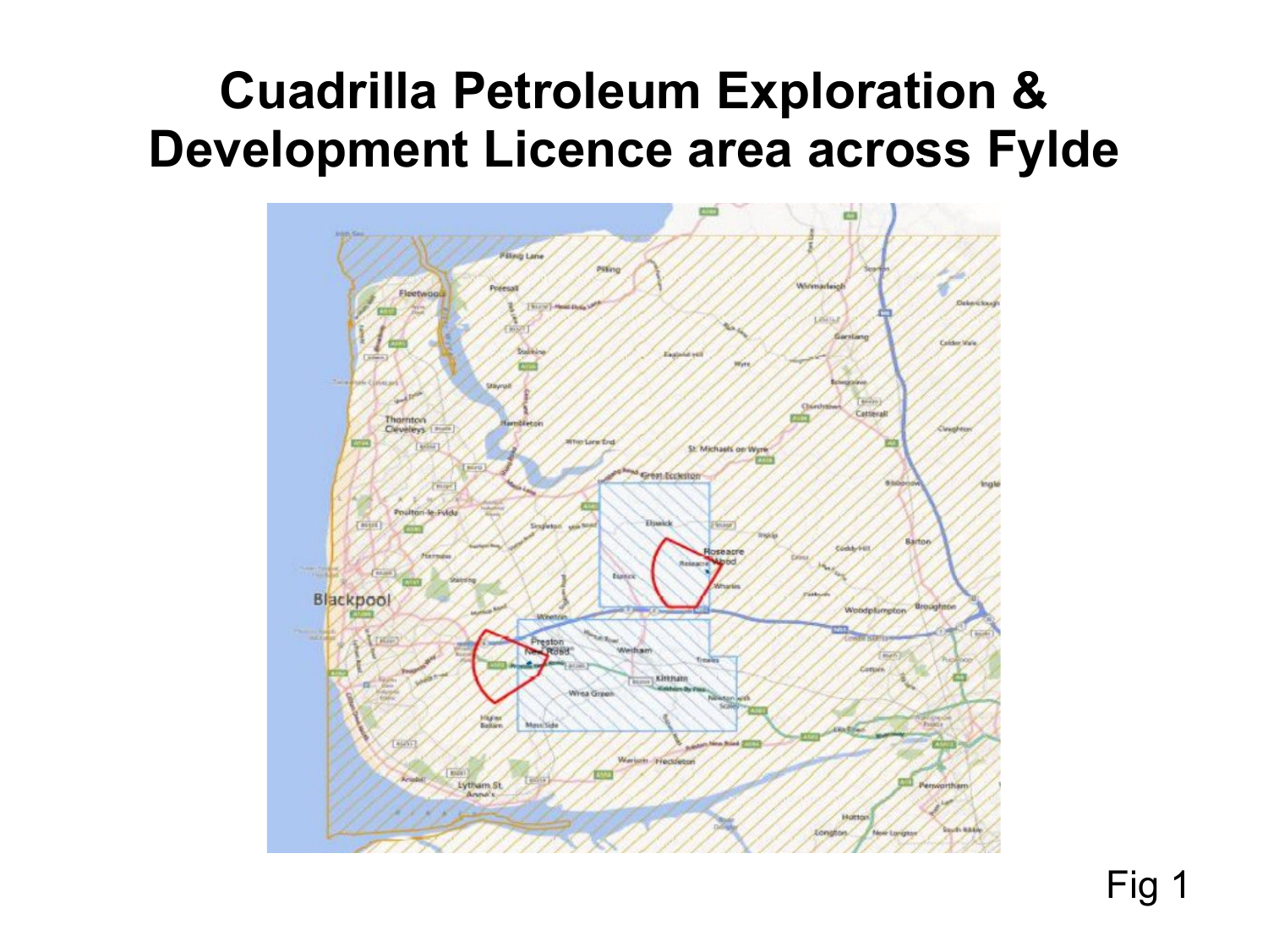# **Rural Fylde Current Cuadrilla Shale Gas Fracking Site Developments**

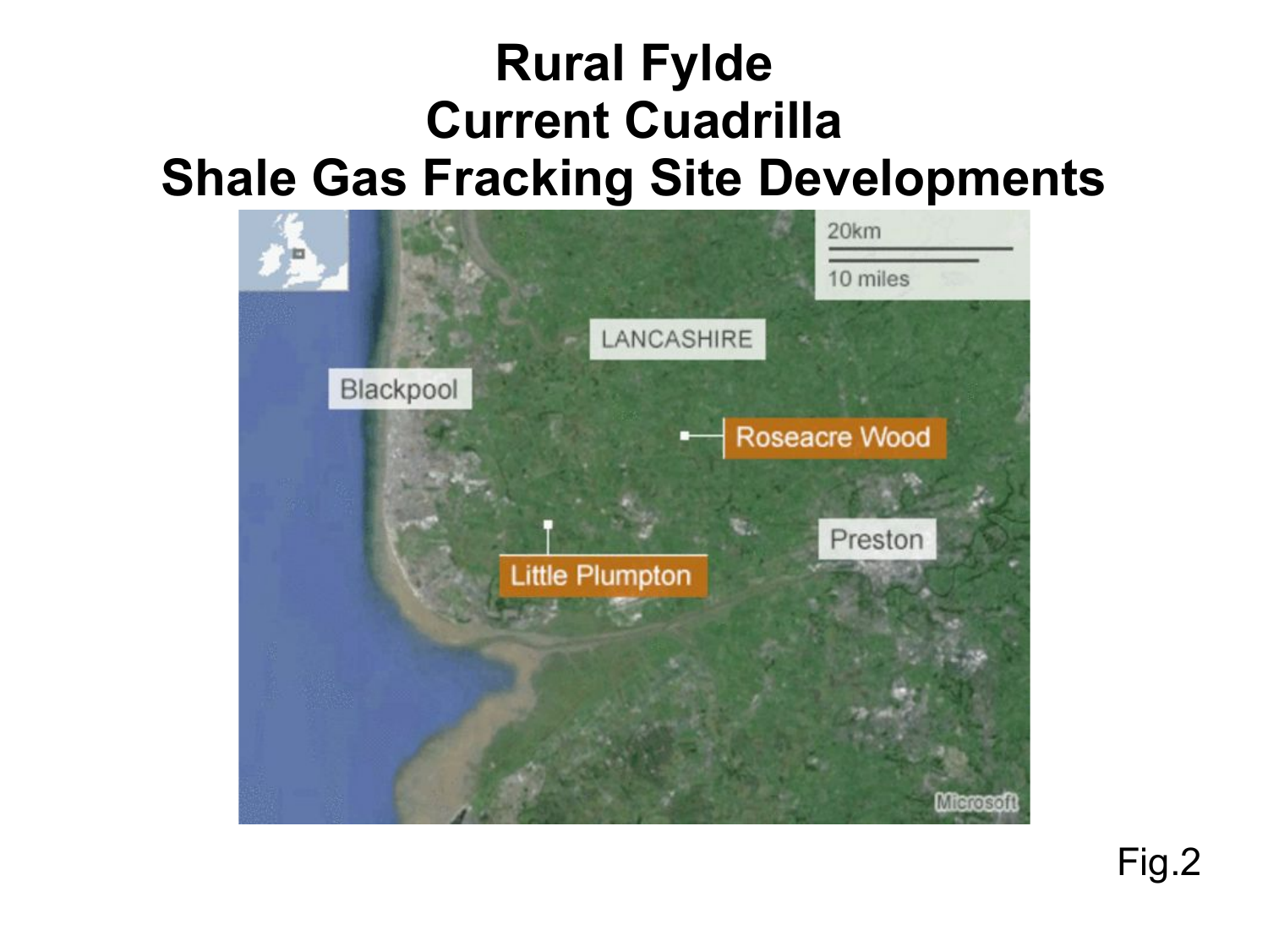# **Cuadrilla Shale Gas Fracking Development Proposals in Fylde Countryside and Gateway Locations**

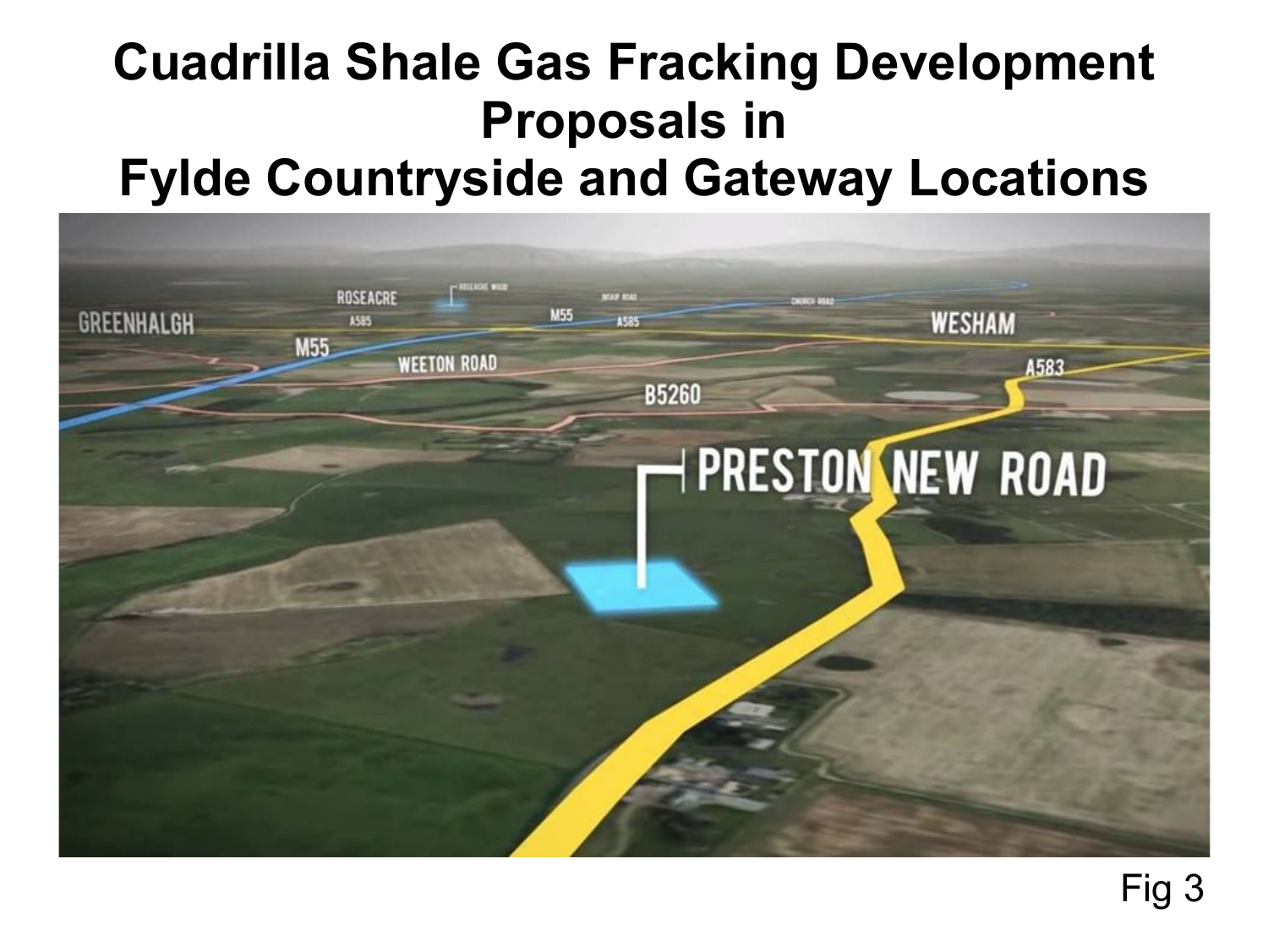## **Little Plumpton Proposed Cuadrilla "Preston New Road" Shale Gas Fracking Site"**

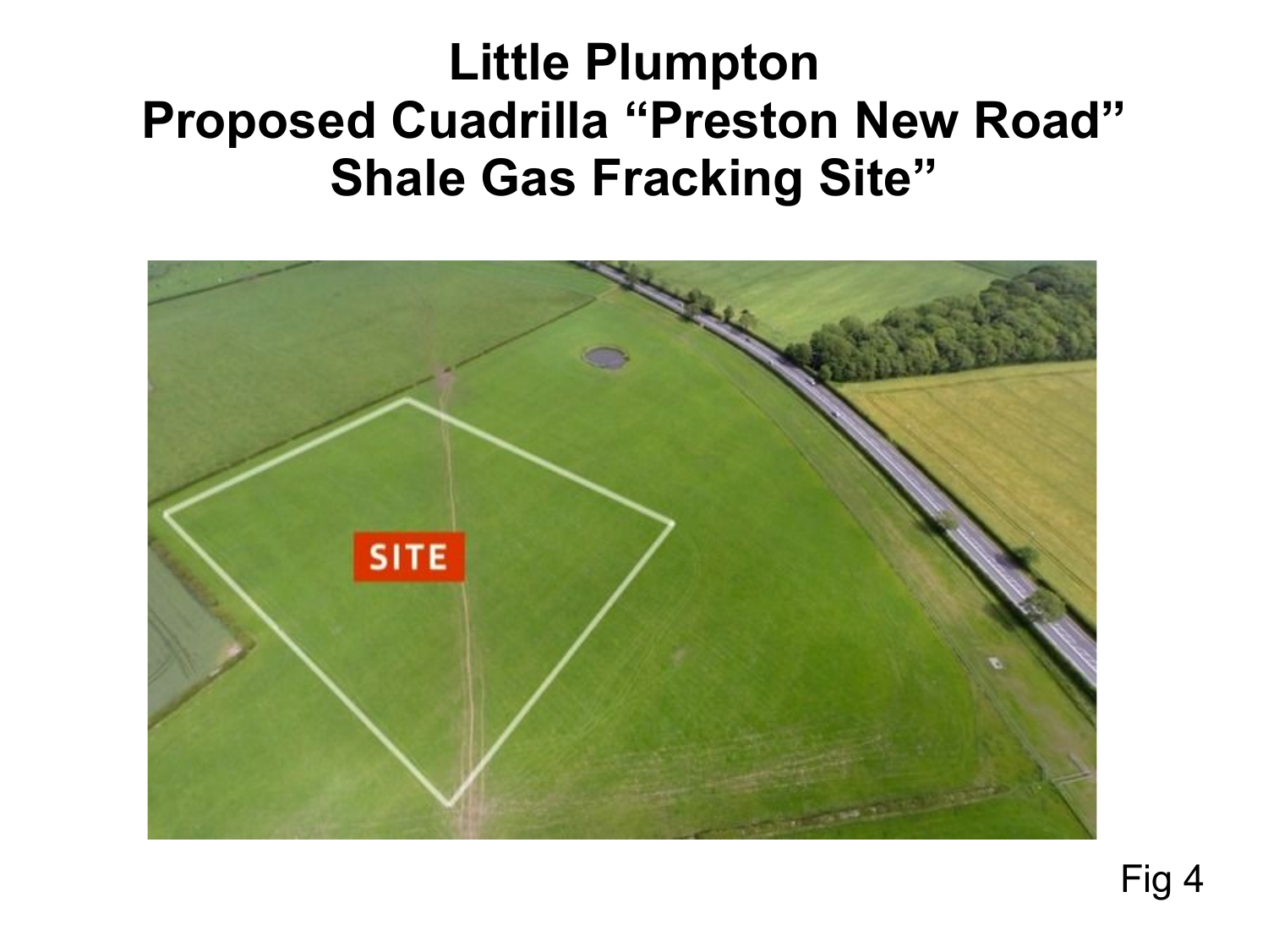# **Little Plumpton Cuadrilla "Preston New Road" Shale Gas Fracking Site - March 2017**

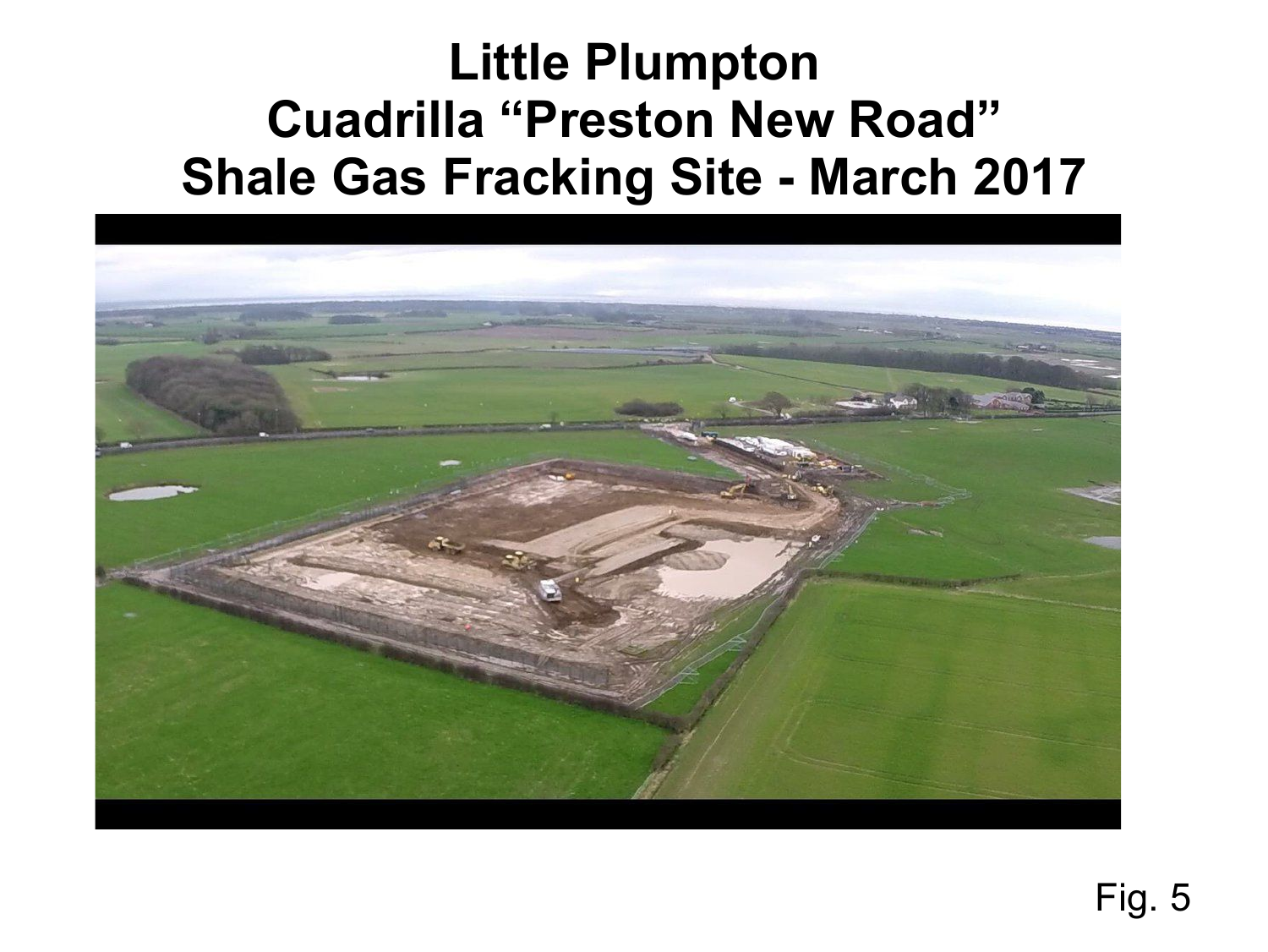# **Fylde & Wyre Major Industrial Estate Locations**



Safe Fracking Surface Works Sites could all be located in Major Industrial Estates approved and provisioned with utilities, transport & safety infrastructure to support Heavy Industrial Activities such as Fracking, in accord with the Local Plan. Access to Target geologies has been demonstrated up to 11km horizontal separation from the surface works in the UK.

Fig.6